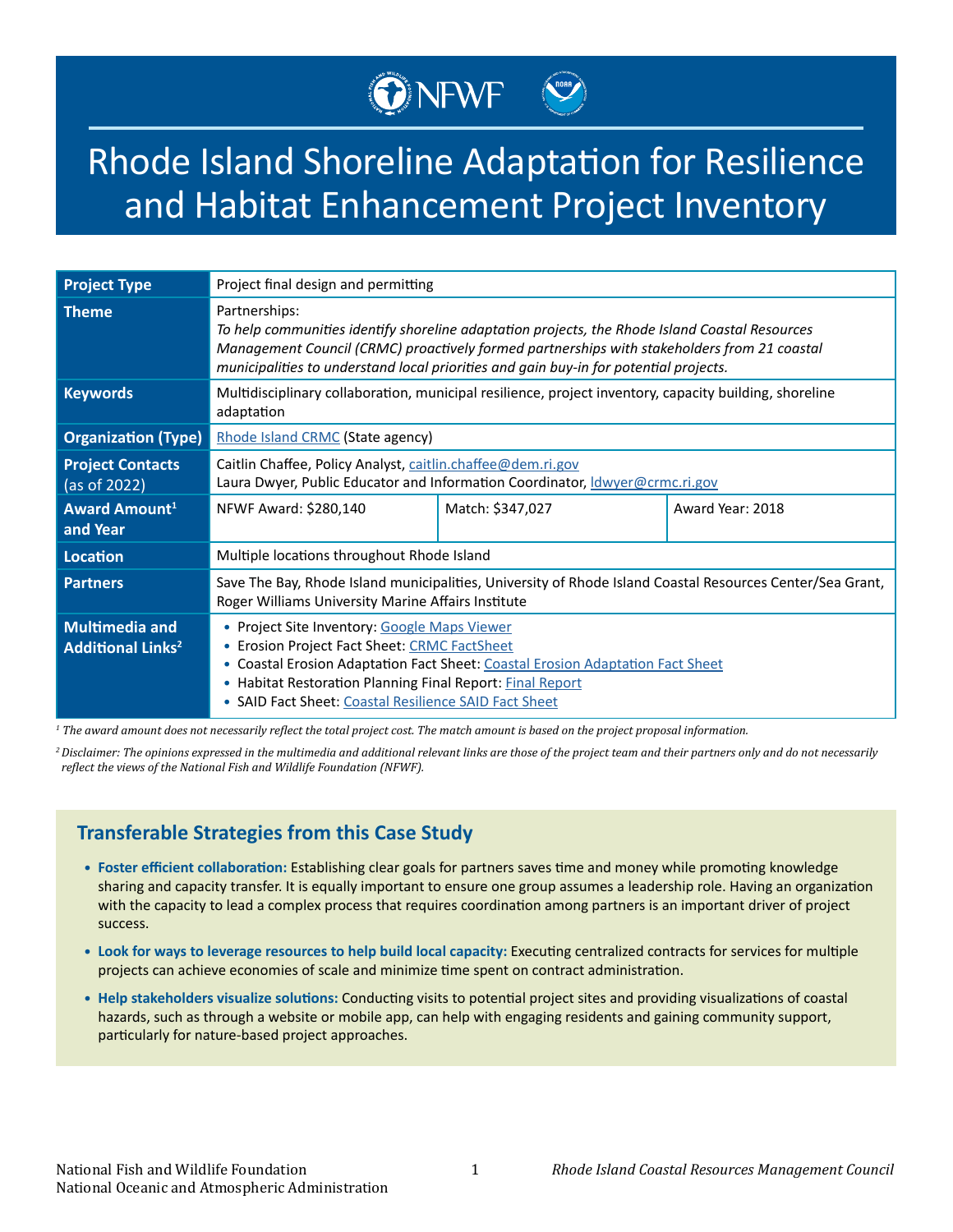# **Project Overview: Rhode Island Shoreline Adaptation for Resilience and Habitat Enhancement Project Inventory**

Rhode Island now has nine fully designed project plans that, when implemented, will address coastal climate change threats, thanks to a project led by the Rhode Island Coastal Resources Management Council (CRMC). In Rhode Island, as in many other states, municipalities are on the front lines when dealing with the effects of climate change and need support to identify, prioritize, obtain funding for, and implement adapation and resilience projects.

CRMC is an independent state regulatory agency charged with planning and management of Rhode Island's coastal resources. It gathered a diverse group of nonprofit, academia, and municipal partners to launch the Shoreline Adaptation Inventory and Design Program (SAID). CRMC used a collaborative process to create a [statewide spatial repository](https://www.google.com/maps/d/viewer?mid=1NoVsMtCbisbKvGVc5DUdsQih6E34wOZd&ll=41.53730606839752%2C-71.49960279999999&z=10) of adaptation projects to address the impacts of coastal storms, sea level rise, and stormwater.

## **Project Impacts**

- **• Plans developed:** Engineering and design plans were developed for nine shoreline adaptation projects that address erosion and flooding issues while building habitat and community resilience.
- **• Projects identified:** As of 2021, the SAID inventory contains over 240 projects.
- **• Government agencies engaged:** 21 government agencies of coastal municipalities engaged in identifying and planning for shoreline adaptation projects.

The inventory provides Rhode Island's 21 coastal municipalities with a pipeline of potential projects for future funding and implementation, including nine ready-to-implement projects with completed engineering plans and permit applications. This inventory will help coastal municipalities build community resilience and streamline efforts to obtain funding for new shoreline adaptation efforts.



# **Challenges and Solutions**

Many Rhode Island communities are already investigating options for coastal resilience projects but need data and tools to make sound choices and meet local needs. They also need help engaging residents about coastal hazards and the various approaches that can be taken to improve resilience and safety while also restoring or enhancing natural systems. To develop the project inventory, CRMC relied on strong **partnerships** to strengthen municipal capacity and engage local communities in identifying and prioritizing adaptation projects.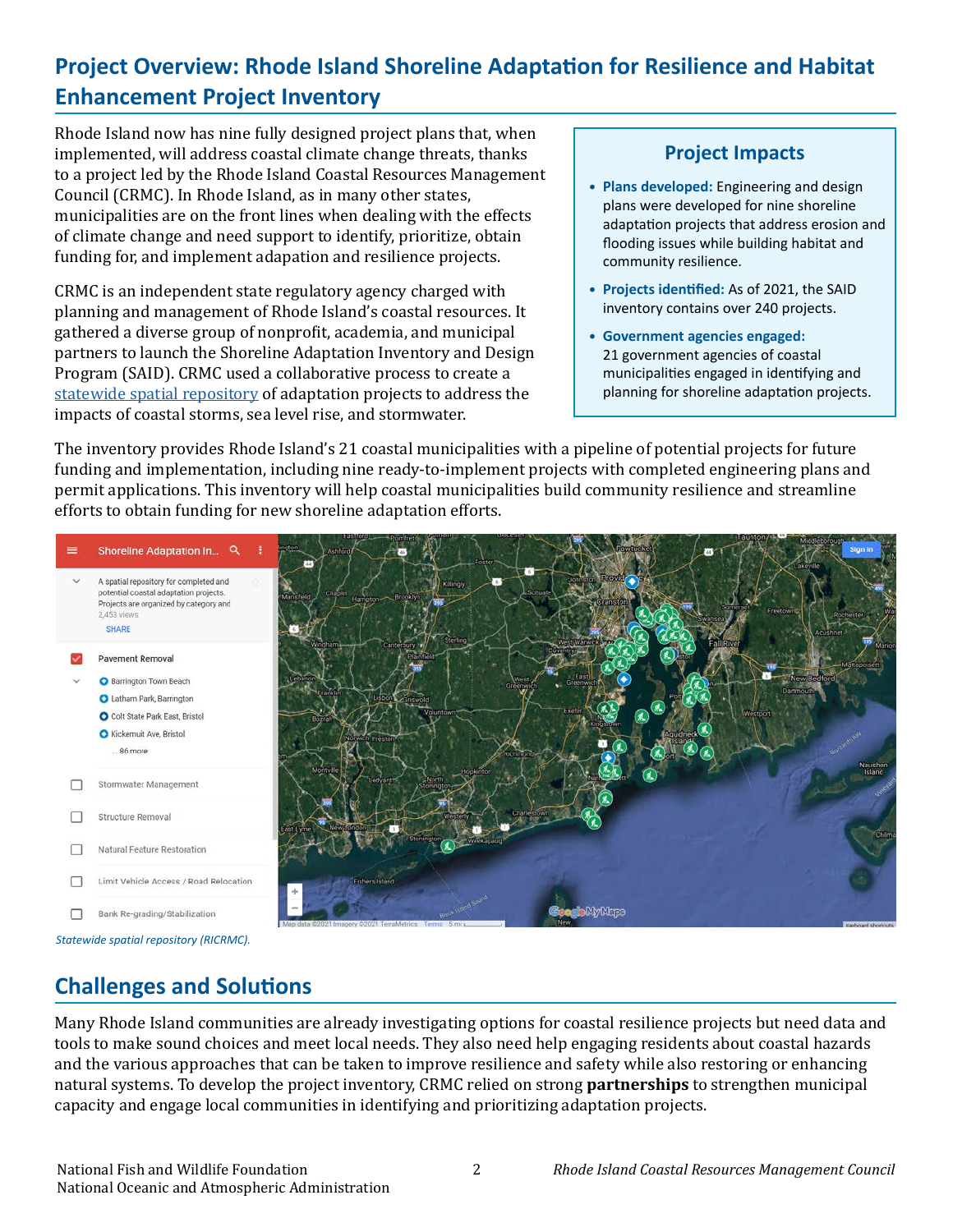### **Local Capacity and Support**

#### *Challenge:*

Though coastal municipalities in Rhode Island recognize the need to prepare for potential sea level rise and other climate impacts, they often lack the necessary organizational capacity and expertise to do so. Furthermore, it is challenging to find qualified contractors and environmental engineers that are familiar with nature-based approaches.

#### *Solutions:*

- **• Identify complementary roles for partners to help build local capacity:** CRMC took on an overall coordination and facilitation role, including administrating a competitive bid process to hire an environmental engineering firm. CRMC then facilitated discussions with municipalities and the chosen firm. Project planning discussion centered on site prioritization and how to best incorporate nature-based approaches into the projects. Other project partners, such as Save The Bay and the University of Rhode Island Coastal Resources Center, worked directly with municipalities to engage communities and create cohesive project goals. The consultant brought key engineering and technical expertise to the process, while the project team (CRMC, Save The Bay, and the University of Rhode Island) was able to advise the consultant and communities on incorporating nature-based solutions based on their experience with previous projects. Save The Bay also helped municipalities prepare grant applications for construction funding.
- **• Understand local priorities:** By working closely with municipal agencies and other project partners, the project team gained important insights into local perspectives and priorities for coastal resilience projects. The project team also developed the [MyCoast App](https://mycoast.org/ri), a portal for collecting and analyzing pictures and data relating to coastal flooding events throughout the state, such as king tides and coastal storms. The app helps users visualize the impacts of coastal hazards.

#### **Community Engagement**

#### *Challenge:*

During the inventory development stage, CRMC and its partners invited local communities to nominate sites for future shoreline adaptation projects. The team then vetted the nominations with their respective municipalities. Many of the nominated project sites were in areas used by multiple groups with varying interests and priorities, introducing the need to consider issues such as public access, recreational use, public safety, and aesthetics alongside shoreline, habitat, and community resilience. While these priorities were not mutually exclusive, conflicting interests made it challenging for municipalities to gain community support and buy-in for projects.

# **Shoreline Adaptation Project Inventory: Project Types**

- **•** Pavement removal
- **•** Stormwater management
- **•** Structure removal
- **•** Natural feature restoration
- **•** Road relocation/vehicle access limitation
- **•** Bank regrading/stabilization
- **•** Culvert redesign
- **•** Utility removal/relocation



*Potential project site at Gull Gove in Portsmouth, Rhode Island (RI CRMC).* 



*Site visit to Fogland Beach in Tiverton, Rhode Island (RI CRMC).*